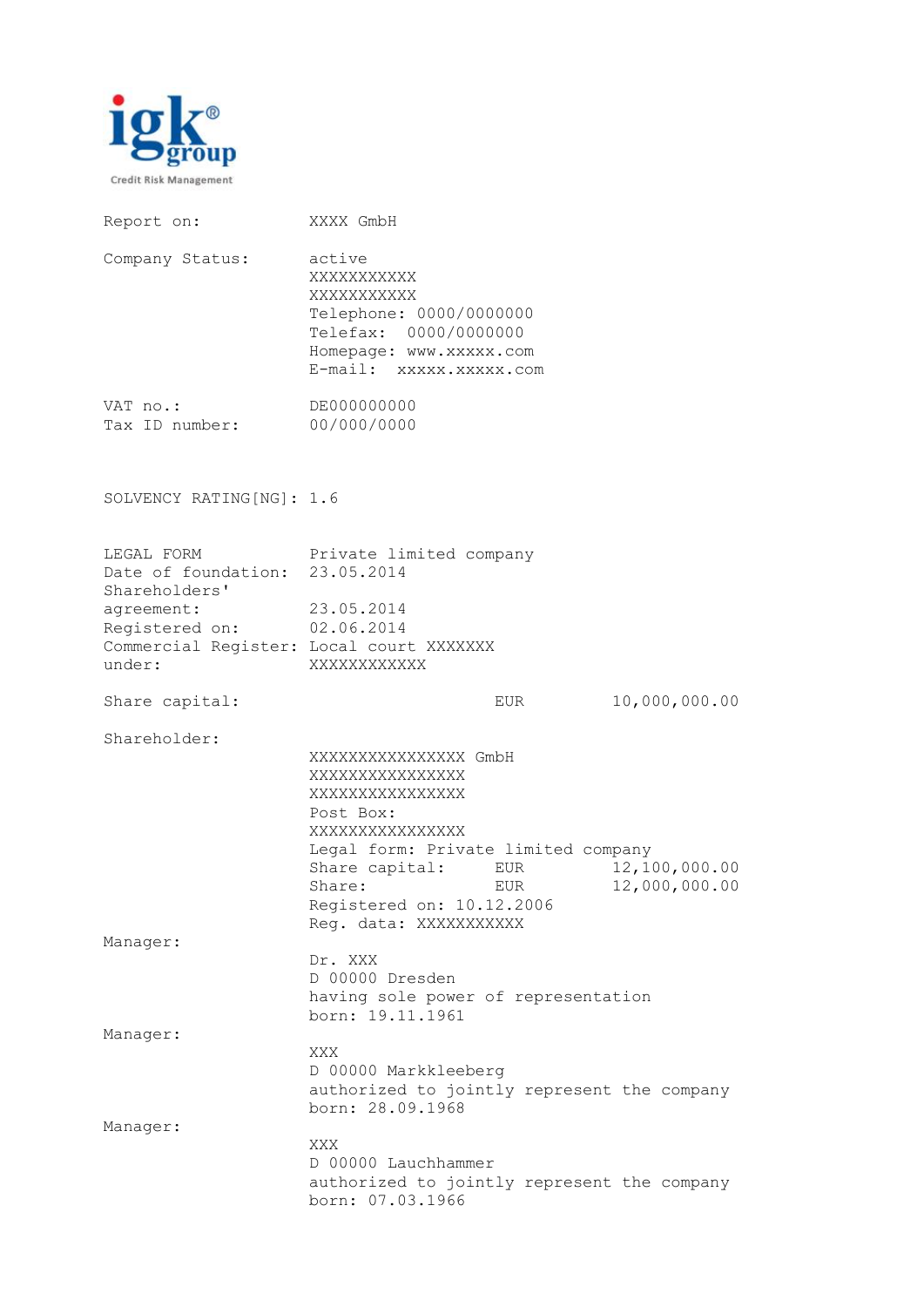Proxy: XXX D 00000 Brandis authorized to jointly represent the company born: 18.05.1953 Proxy: XXX D 00000 Duisburg authorized to jointly represent the company born: 21.05.1958 Marital status: unknown Further functions/participations of Dr. XXX (Manager) Manager: XXXXXXXXXXX GmbH XXXXXXXXXXX XXXXXXXXXXX Post Box: XXXXXXXXXXX Legal form: Private limited company Share capital: EUR 12,100,000.00 Registered on: 10.12.2006 Reg. data: XXXXXXXXXXXX Further functions/participations of XXX(Manager) Proxy: XXXXXXXXXXX GmbH XXXXXXXXXXX XXXXXXXXXXX Post Box: XXXXXXXXXXX Legal form: Private limited company Share capital: EUR 12,100,000.00 Registered on: 10.12.2006 Reg. data: XXXXXXXXXXXXX Proxy: XXXXXXXXXXX Co. KG XXXXXXXXXXX Co. KG **XXXXXXXXXX** XXXXXXXXXXX Legal form: Ltd partnership with foreign priv.ltd.comp. as General Partner Total cap. EUR 94,900.00 contribution: Registered on: 24.04.2007 Reg. data: XXXXXXXXXXXXX COMPANY HISTORY company name and legal form 02.06.2014 - 21.11.2014 XXXXXXXXXXXXX GmbH XXXXXXXXXXX XXXXXXXXXXX Private limited company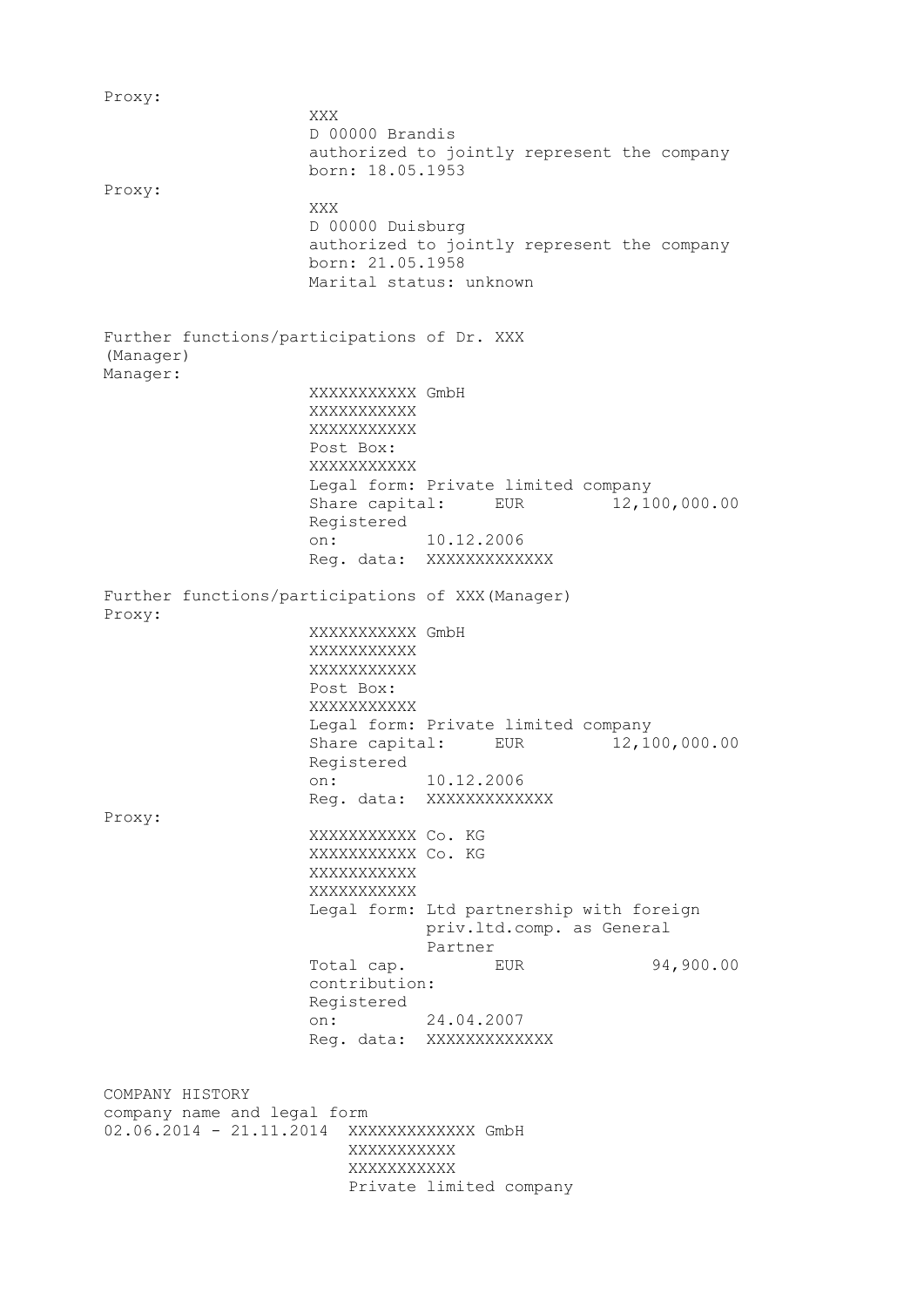RESIGNED ACTING PERSONS AND SHAREHOLDERS 04.06.2014 - 29.07.2015 Manager **XXX** XXXXXX

BUSINESS ACTIVITIES Main industrial sector 2829 Manufacture of other general-purpose machinery n.e.c. Average risk of default: 4.4 % 3320 Installation of machines and equipment n.e.c. Average risk of default: 1.6 % 4669 Wholesale of other machinery, equipment and supplies Average risk of default: 3.1 % 6420 Activities of holding companies Average risk of default: 1.6 %

BRANCHES AND FACTORIES Branch:

 XXXXXXXXX XXXXXXXXXX XXXXXXXXXXX TEL.: 00000/000-0 FAX.: 00000/000000

PARTICIPATIONS Shareholder:

> XXXXXXXXXXX GmbH XXXXXXXXXXX XXXXXXXXXXX Legal form: Private limited company Company Status: active Share capital: EUR 306,800.00 Share: EUR 306,800.00 Reg. data: 31.03.2004 Local court XXXX XXXXXX

Shareholder:

 XXXXXXXXXXX GmbH XXXXXXXXXXX XXXXXXXXXXX Legal form: Private limited company Company Status: active Share capital: EUR 125,000.00 Share: EUR 125,000.00 Reg. data: 23.01.2001 Local court XXXX XXXXXX

FINANCIAL INFORMATION

The Solvency Rating[NG] and the balance sheet grade are generated on the basis of the calculation methodology of Euler Hermes.

| Solvency Rating[NG]: 1.6 |  |  | The Supplier Solvency Rating[NG]    |  |  |
|--------------------------|--|--|-------------------------------------|--|--|
|                          |  |  | predicts the probability of default |  |  |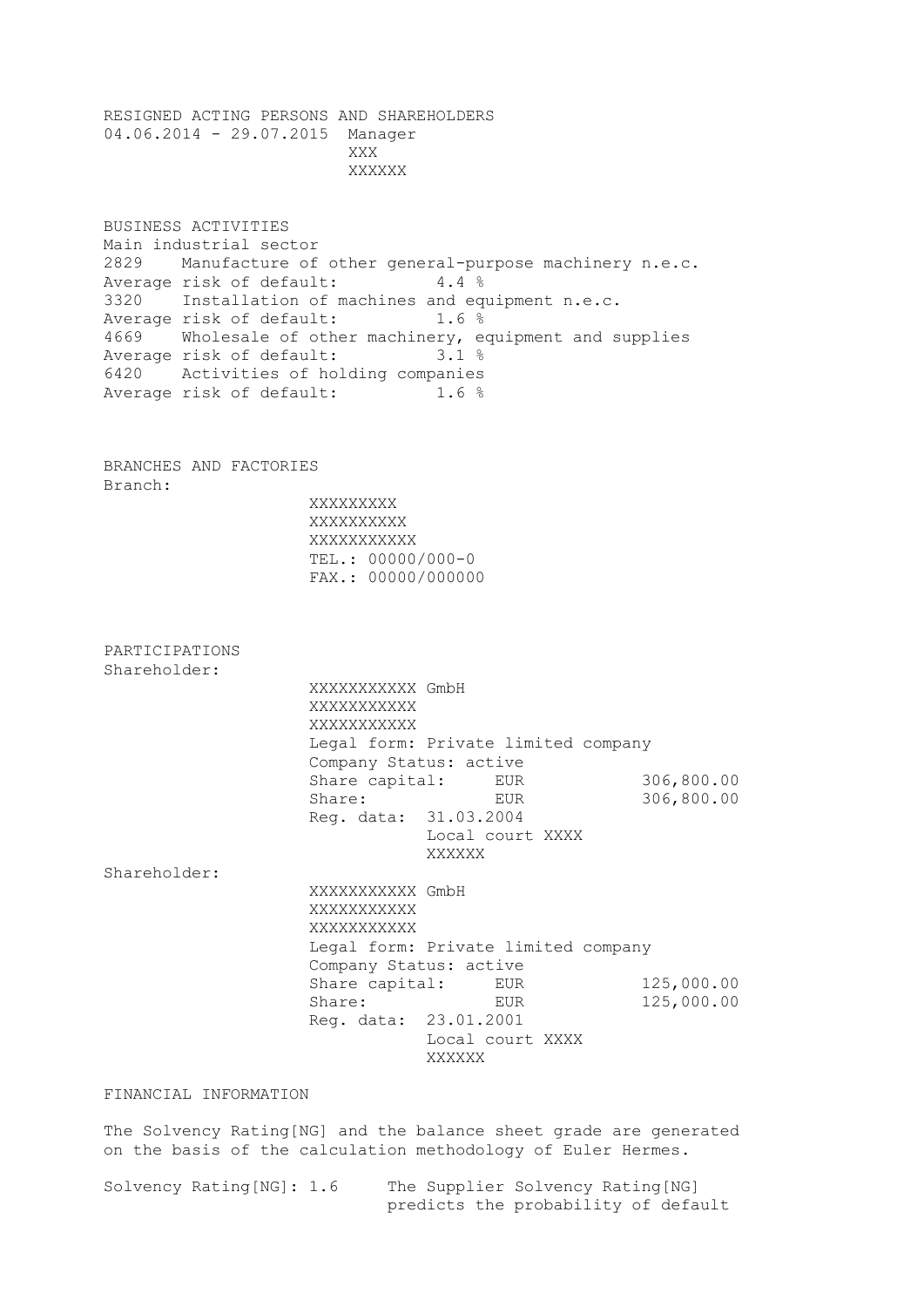within the next 12 months. Supplier considers this company's solvency to be very good. Probability of 0.35 % The risk of default is the default for the probability with which a company in company: Germany will show payment defaults within a period of 12 months. The non-payment risk is assessed as very low to low. Average risk of 2.7 % Percentage share of companies which default within the on average show payment defaults sector(s):  $within this business sector.$ Payment experience: within agreed terms Negative information: We have no negative information at hand. Maximum credit: 1,950,000 EUR The maximum credit is our recommendation for the maximum credit limit for the inquired company. Balance sheet grade: 2.7 The balance sheet grade ranges from 1.0 to 5.0. It is based on the following ratios: equity ratio, liquidity ratio and return on total capital from the balance sheets published in the Federal Gazette. The balance sheet grade forms part of the Solvency Rating[NG]. Balance sheet year: 2016 PMI: No significant / relevant payment experience information pertaining to the company inquired upon is shown in the Deutscher Debitoren Monitor (DDMonitor). Events Index: 1 At present, NO events are known. The Events Index indicates if any particular events have occurred, such as e.g. a relocation of registered office or a change within management. On the basis of number, relevance and up-to-datedness of the events an index value ranging from 1 (no events) to 5 is calculated. Companies showing a particularly large number of events receive the index 6.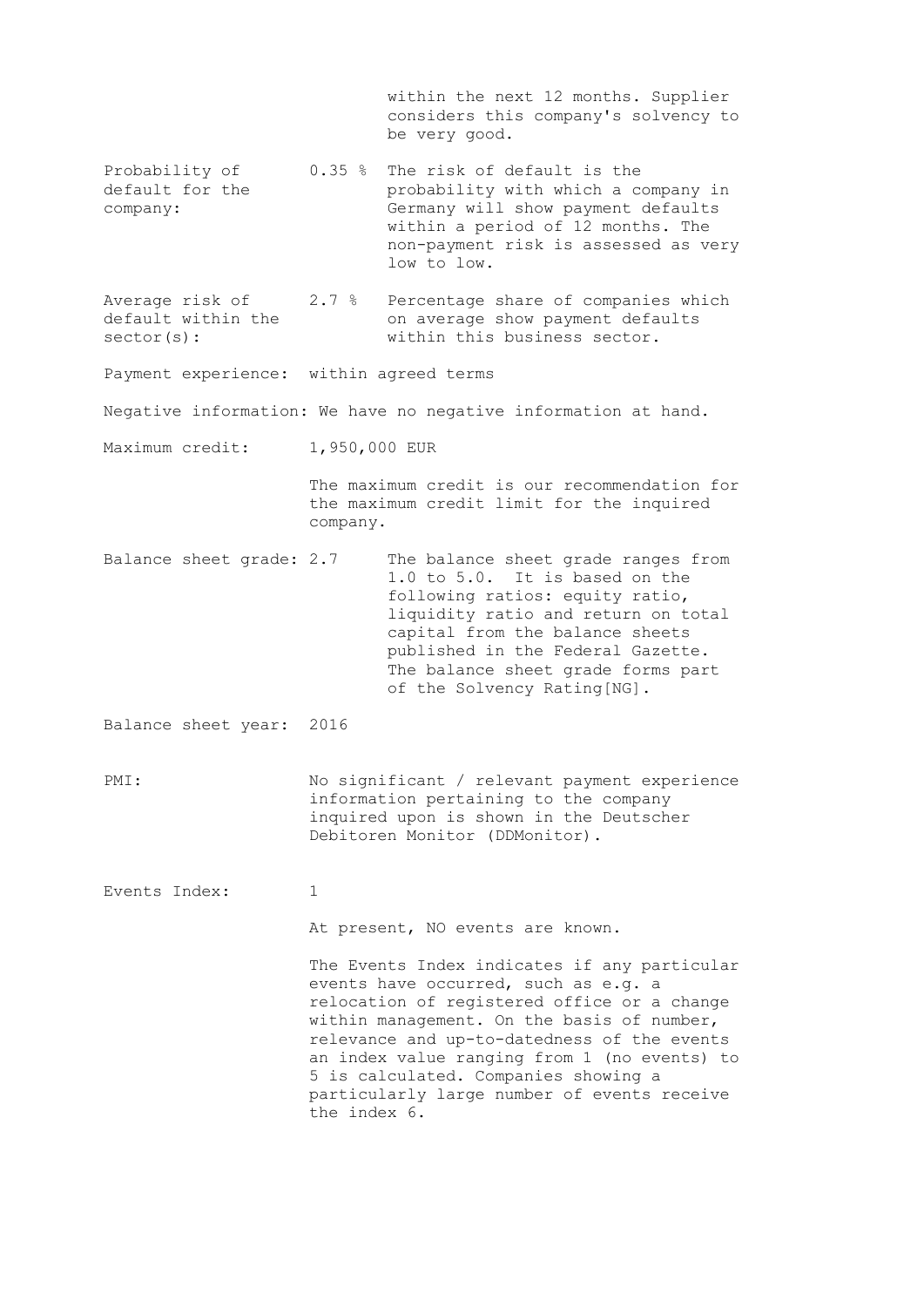REAL ESTATE Type of ownership: Tenant Address XXXXXXXXXXXX XXXXXXXXXXXX Land register documents were not available. BANKERS UNICREDIT BANK - HYPOVEREINSBANK, 04009 LEIPZIG Sort. code: 86020086 BIC: HYVEDEMM495 FINANCIAL FIGURES Turnover: 2014/2015 EUR 150,547,996.00 2015/2016 EUR 193,222,844.00 Profit: 2014/2015 EUR 9,384,764.00 2015/2016 EUR 12,870,445.00 further business figures: Equipment: Equipment: EUR 2,586,079.00 Ac/ts receivable: EUR 48,437,451.00 Liabilities: EUR 53,522,514.00 Employees: 407 - thereof permanent staff: 407 BALANCE SHEETS Balance sheet ratios  $01.07.2016 - 31.12.2016$ <br>Equity ratio  $[%]:$  31.60 Equity ratio [%]: 31.60 Liquidity ratio: 1.19 Return on total capital [%]: 2.42 Balance sheet grade: 2.7 Balance sheet ratios 01.07.2015 - 30.06.2016 Equity ratio [%]: 29.31 Liquidity ratio: 1.39 Return on total capital [%]: 8.90 Balance sheet grade: 2.4 Balance sheet ratios 01.07.2014 - 30.06.2015 Equity ratio [%]: 29.35 Liquidity ratio: 1.27 Return on total capital [%]: 6.82 Balance sheet grade: 2.5 Balance sheet ratios 25.05.2014 - 30.06.2014 Equity ratio [%]: 12.26<br>
Liquidity ratio: 0.89 Liquidity ratio: Return on total capital [%]: 9.58 Balance sheet grade: 3.0 Equity ratio The equity ratio indicates the portion of the equity as compared to the total capital. The higher the equity ratio, the better the economic stability (solvency) and thus the financial autonomy of a company. Liquidity ratio The liquidity ratio shows the proportion between adjusted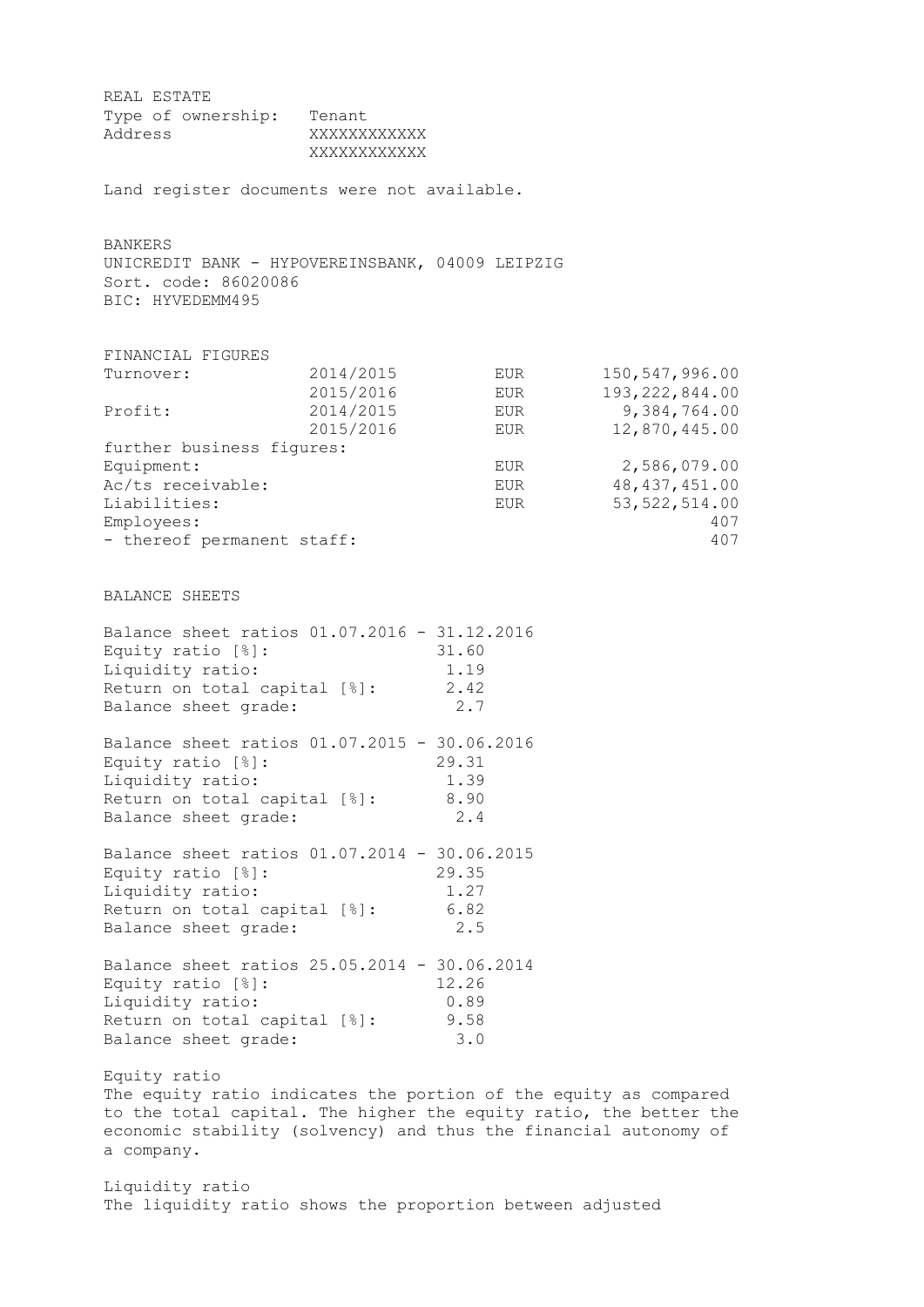receivables and net liabilities. The higher the ratio, the lower the company's financial dependency from external creditors. Return on total capital The return on total capital shows the efficiency and return on the total capital employed in the company. The higher the return on total capital, the more economically does the company work with the invested capital. Balance sheet grade The balance sheet grade is based on the following ratios: equity ratio, liquidity ratio and return on total capital from the balance sheets published in the Federal Gazette. It is calculated in accordance with the methodology of Euler Hermes. It ranges from 1.0 (positive) to 5.0 (negative). Type of balance sheet: Company balance sheet Origin of the present balance sheet: electronic German Federal Gazette Financial year: 01.07.2016 - 31.12.2016 ASSETS EUR 158,200,134.06 Fixed assets EUR BUR 94,487,322.18 Intangible assets<br>
Concessions, licenses, rights<br>
EUR 42,639,080.46 Concessions, licenses, rights EUR Goodwill EUR 17,686,116.84 Tangible assets EUR 5,561,183.60 Land / similar rights EUR EUR 339,411.00 Plant / machinery EUR 2,011,595.20 Other tangible assets / fixtures and fittings EUR 2,452,978.04 Advance payments made / construction in progress and the EUR FIT of the ST and the EUR T57,199.36 Financial assets EUR 28,600,941.28 Shares in participations / subsidiaries and the like EUR 17,876,541.28 Shares in related companies EUR 17,876,541.28 Loans to participations / subsidiaries and the like EUR 10,724,400.00 Loans to related companies EUR 10,724,400.00 Current assets EUR 63,623,760.20 Stocks BUR DO CONTROLLER EUR DO CONTROLLER DESCRIPTION OF A SERVICE OF A SERVICE OF A SERVICE OF A SERVICE OF A SERVICE OF A SERVICE OF A SERVICE OF A SERVICE OF A SERVICE OF A SERVICE OF A SERVICE OF A SERVICE OF A SERVIC Other / unspecified stocks EUR 67,632,068.30 Minus received advance payments for orders / installments for stocks EUR -67,632,068.30 Accounts receivable  $EUR$  45,115,487.87 Trade debtors EUR 5,116,415.26 Amounts due from related companies EUR 34,681,030.86 Other debtors and assets EUR 1,318,041.75 Liquid means **EUR** 18,508,272.33 Remaining other assets EUR EUR 89,051.68 Accruals (assets) The EUR EUR 89,051.68 LIABILITIES EUR 158,200,134.06 Shareholders' equity EUR 66,332,112.01 Capital EUR 10,000,000.00 Subscribed capital (share capital) EUR 10,000,000.00 Reserves EUR 56,332,112.01 Capital reserves EUR 56,332,112.01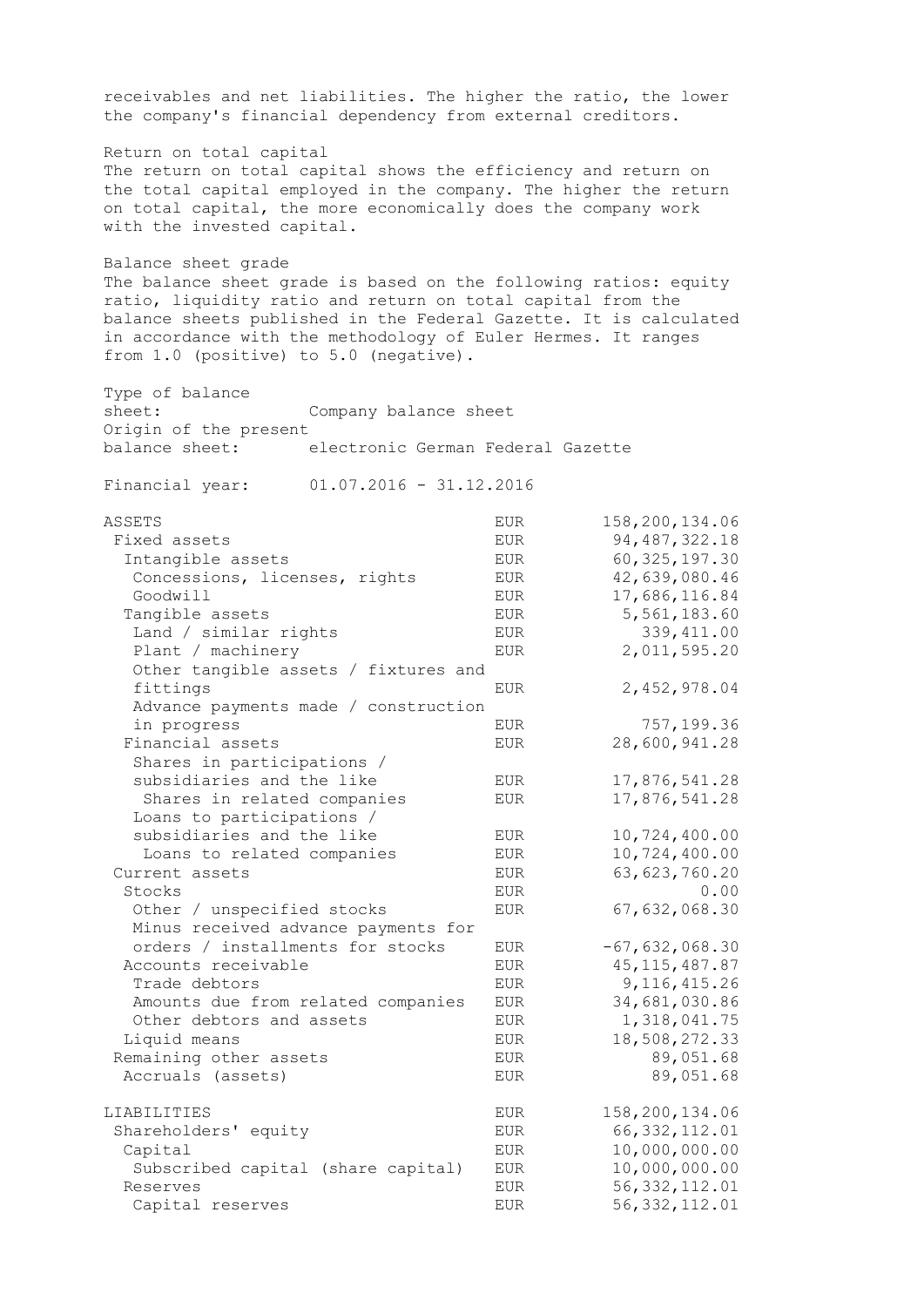| Provisions                                                       | <b>EUR</b> | 40, 743, 161.14  |
|------------------------------------------------------------------|------------|------------------|
| Pension provisions and comparable                                |            |                  |
| provisions                                                       | EUR        | 9,626,593.00     |
| Other / unspecified provisions                                   | EUR        | 31, 116, 568.14  |
| Liabilities                                                      | EUR        | 51, 122, 428.91  |
| Other liabilities                                                | <b>EUR</b> | 51, 122, 428.91  |
| Trade creditors (for IAS incl. bills                             |            |                  |
|                                                                  |            |                  |
| of exchange)                                                     | <b>EUR</b> | 12, 455, 819.55  |
| Liabilities from received advance                                |            |                  |
| payments                                                         | EUR        | 27,716,464.55    |
| Liabilities due to related companies                             | EUR        | 7,974,502.00     |
| Unspecified other liabilities                                    | <b>EUR</b> | 2,975,642.81     |
| Other liabilities                                                | EUR        | 2,432.00         |
| Deferrals (liabilities)                                          | EUR        | 2,432.00         |
|                                                                  |            |                  |
| PROFIT AND LOSS ACCOUNT (cost-summary method) according to Comm. |            |                  |
| Code (HGB)                                                       |            |                  |
| Sales                                                            | <b>EUR</b> | 61,300,661.12    |
| Inventory change + own costs $(+/-)$                             | <b>EUR</b> | 1, 117, 201.01   |
| Inventory change $(+/-)$                                         | <b>EUR</b> | 1,106,605.42     |
| Capitalized own costs                                            | <b>EUR</b> | 10,595.59        |
| Other operating income                                           | EUR        | 6,715,141.62     |
| Cost of materials                                                | <b>EUR</b> | 38, 254, 639.61  |
|                                                                  |            |                  |
| Raw materials and supplies, purchased                            |            |                  |
| goods                                                            | <b>EUR</b> | 28,756,560.30    |
| Purchased services                                               | EUR        | 9,498,079.31     |
| Gross result $(+/-)$                                             | <b>EUR</b> | 30,878,364.14    |
| Staff expenses                                                   | EUR        | 17,675,645.29    |
| Wages and salaries                                               | EUR        | 15, 168, 212. 16 |
| Social security contributions and                                |            |                  |
| expenses for pension plans and                                   |            |                  |
| benefits                                                         | <b>EUR</b> | 2,507,433.13     |
|                                                                  |            |                  |
| Total depreciation                                               | <b>EUR</b> | 2,847,180.81     |
| Depreciation on tangible / intangible                            |            |                  |
| assets (incl. start-up and exp. of                               |            |                  |
| bus.                                                             | EUR        | 2,847,180.81     |
| Other operating expenses                                         | <b>EUR</b> | 7,454,427.34     |
| Operating result from continuing                                 |            |                  |
| operations                                                       | EUR        | 2,901,110.70     |
| Interest result $(+/-)$                                          | EUR        | 205, 374.50      |
| Interest and similar income                                      | EUR        | 602,481.04       |
|                                                                  |            |                  |
| Interest and similar expenses                                    | EUR        | 397,106.54       |
| Other financial result                                           | EUR        | 125, 282.11      |
| Income from securities and loans from                            |            |                  |
| financial assets                                                 | EUR        | 125, 282.11      |
| Financial result $(+/-)$                                         | EUR        | 330,656.61       |
| Result from ordinary operations $(+/-)$                          | EUR        | 3, 231, 767.31   |
| Expenses for transfer of profits to a                            |            |                  |
| parent company                                                   | EUR        | 3, 231, 767.31   |
| Annual surplus / annual deficit                                  | EUR        | 0.00             |
|                                                                  |            |                  |
| Type of balance                                                  |            |                  |
| sheet:<br>Company balance sheet                                  |            |                  |
| Origin of the present                                            |            |                  |
| balance sheet:<br>electronic German Federal Gazette              |            |                  |
| $01.07.2015 - 30.06.2016$<br>Financial year:                     |            |                  |
|                                                                  |            |                  |
| ASSETS                                                           | EUR        | 168, 723, 192.20 |
| Fixed assets                                                     | EUR        | 96,812,239.57    |
| Intangible assets                                                | EUR        | 62,590,251.56    |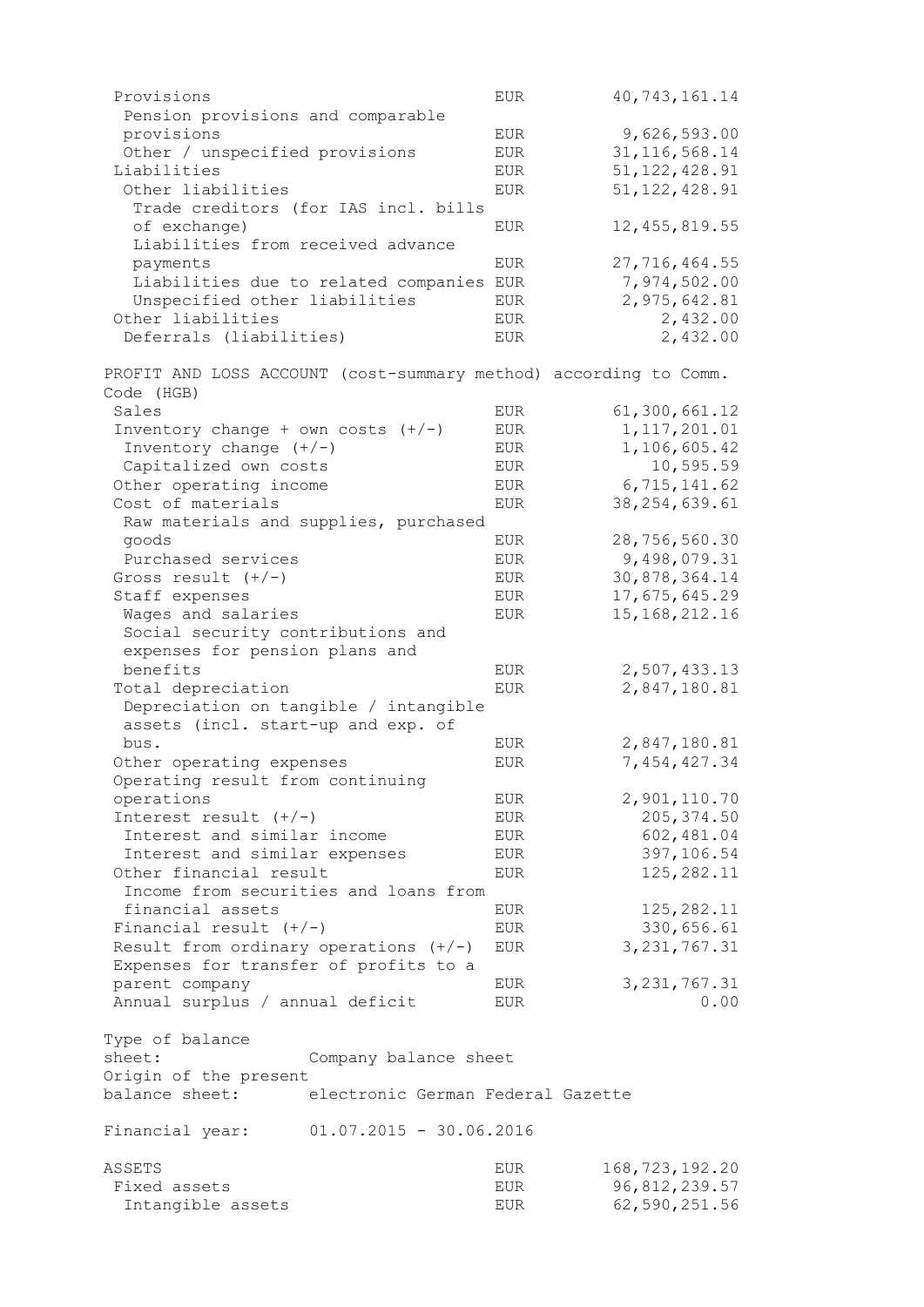| Concessions, licenses, rights                                    | EUR         | 44, 450, 644.52    |
|------------------------------------------------------------------|-------------|--------------------|
| Goodwill                                                         | EUR         | 18, 139, 607.04    |
| Tangible assets                                                  | EUR         | 5,621,046.73       |
| Land / similar rights                                            | <b>EUR</b>  | 318,440.00         |
| Plant / machinery                                                | <b>EUR</b>  | 2,052,550.78       |
| Other tangible assets / fixtures and                             |             |                    |
| fittings                                                         | <b>EUR</b>  | 2,586,079.06       |
| Advance payments made / construction                             |             |                    |
| in progress                                                      | <b>EUR</b>  | 663, 976.89        |
| Financial assets                                                 | <b>EUR</b>  | 28,600,941.28      |
| Shares in participations /                                       |             |                    |
| subsidiaries and the like                                        | EUR         | 17,876,541.28      |
| Shares in related companies                                      | <b>EUR</b>  | 17,876,541.28      |
| Loans to participations /                                        |             |                    |
| subsidiaries and the like                                        | EUR         | 10,724,400.00      |
| Loans to related companies                                       |             | 10,724,400.00      |
|                                                                  | EUR         |                    |
| Current assets                                                   | <b>EUR</b>  | 71, 222, 420.93    |
| Stocks                                                           | <b>EUR</b>  | 0.00               |
| Other / unspecified stocks                                       | <b>EUR</b>  | 67, 211, 332.56    |
| Minus other deductible items /                                   |             |                    |
| valuation adjustments of stocks                                  | <b>EUR</b>  | $-67, 211, 332.56$ |
| Received advance payments for orders                             |             |                    |
| (depreciated on the assets side)                                 | EUR         | $-67, 211, 332.56$ |
| Accounts receivable                                              | <b>EUR</b>  | 48, 437, 450.73    |
| Trade debtors                                                    | <b>EUR</b>  | 14,710,275.30      |
| Amounts due from related companies                               | <b>EUR</b>  | 32, 332, 495.55    |
| Other debtors and assets                                         | <b>EUR</b>  | 1,394,679.88       |
| Liquid means                                                     | <b>EUR</b>  | 22,784,970.20      |
| Remaining other assets                                           | <b>EUR</b>  | 688,531.70         |
| Accruals (assets)                                                | <b>EUR</b>  | 688,531.70         |
|                                                                  |             |                    |
|                                                                  |             |                    |
| LIABILITIES                                                      | EUR         |                    |
|                                                                  |             | 168, 723, 192.20   |
| Shareholders' equity                                             | ${\rm EUR}$ | 66, 332, 112.01    |
| Capital                                                          | EUR         | 10,000,000.00      |
| Subscribed capital (share capital)<br>Reserves                   | <b>EUR</b>  | 10,000,000.00      |
|                                                                  | EUR         | 56, 332, 112.01    |
| Capital reserves                                                 | <b>EUR</b>  | 56, 332, 112.01    |
| Provisions                                                       | EUR         | 48,865,302.60      |
| Pension provisions and comparable                                |             |                    |
| provisions                                                       | <b>EUR</b>  | 9,539,535.00       |
| Other / unspecified provisions                                   | EUR         | 39, 325, 767.60    |
| Liabilities                                                      | EUR         | 53, 522, 514.04    |
| Other liabilities                                                | EUR         | 53, 522, 514.04    |
| Trade creditors (for IAS incl. bills                             |             |                    |
| of exchange)                                                     | EUR         | 6,659,280.86       |
| Liabilities from received advance                                |             |                    |
| payments                                                         | EUR         | 38, 479, 426.84    |
| Liabilities due to related companies EUR                         |             | 5, 251, 131.90     |
| Unspecified other liabilities                                    | EUR         | 3, 132, 674.44     |
| Other liabilities                                                | EUR         | 3,263.55           |
| Deferrals (liabilities)                                          | EUR         | 3,263.55           |
| PROFIT AND LOSS ACCOUNT (cost-summary method) according to Comm. |             |                    |
| Code (HGB)                                                       |             |                    |
| Sales                                                            | EUR         | 193, 222, 843.61   |
| Inventory change + own costs $(+/-)$                             | EUR         | $-60, 951, 223.07$ |
| Inventory change $(+/-)$                                         | EUR         | $-61, 717, 863.67$ |
| Capitalized own costs                                            | EUR         | 766,640.60         |
| Other operating income                                           | EUR         | 7,720,949.29       |
| Cost of materials<br>Raw materials and supplies, purchased       | ${\rm EUR}$ | 71,689,586.01      |